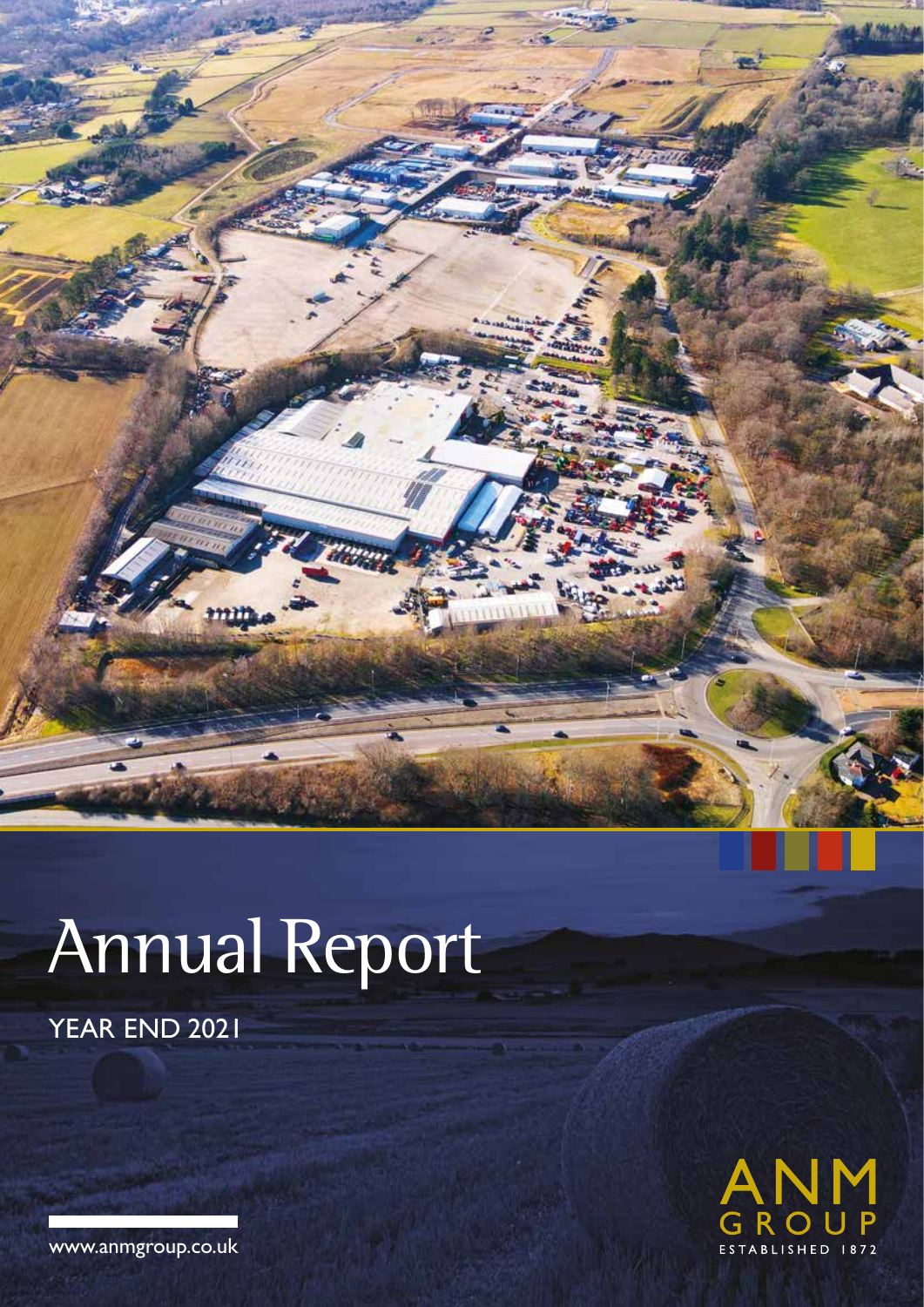# **THE POWER OF YOUR CO-OP**

We've delivered on our promises - our customers have saved

### **£820,000**

on commissions in 2021

(ANM's commission rates, compared to average industry published rates of 4%)



The more who use our services, the more who benefit.

**OUR MEMBERS SAVED** 

**£370,000**

COMMISSION RATES

DUE TO MEMBERS REDUCED

# **WE'VE DONE THE SUMS**

1,225

 trading members benefited from our member commission rates



#### **Our members loan scheme has generated a**

**RECORD** 

SHARE CAPITAL LEVELS **COMEMBERS** AT OVER £7M



PREMIUN INTEREST RATE BONUS OF £55,000



**INTEREST SAVINGS ON STOCKING AGREEMENTS £108,000**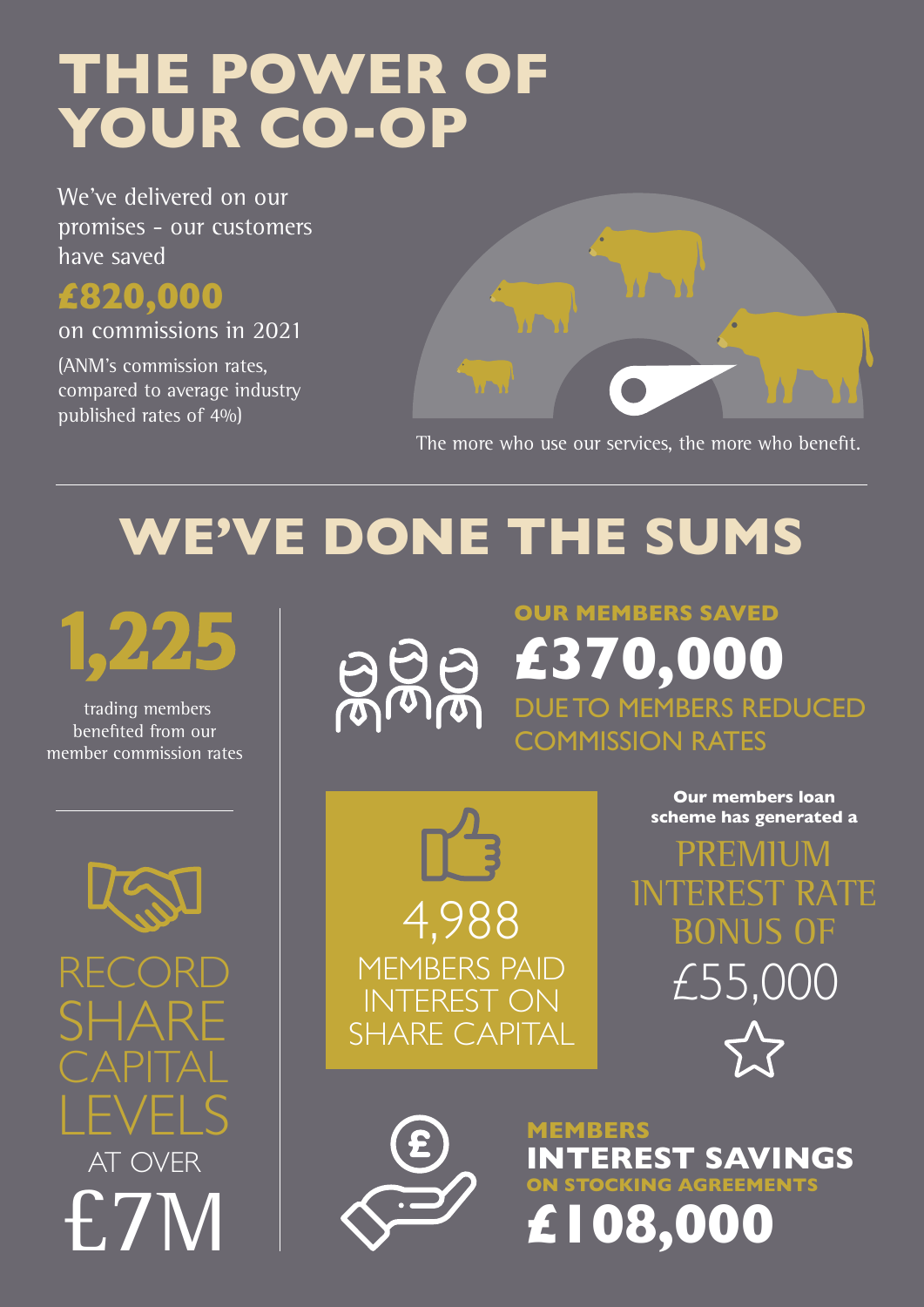#### **CONTENTS**

- **4** CHIEF EXECUTIVE'S REPORT
- **5** CHAIRMAN'S REPORT
- **6** DIRECTORS' REPORT
- **7** CONSOLIDATED STATEMENT OF COMPREHENSIVE INCOME
- **8** CONSOLIDATED STATEMENT OF FINANCIAL POSITION
- **9** NOTES ON CONSOLIDATED FINANCIAL STATEMENTS



As a leading co-operative enterprise, we bring together inter-related rural businesses forming a unique and integrated offer for our clients.

#### LIVESTOCK MARKETING

Aberdeen & Northern Marts Direct Marketing Services

#### ESTATE AGENCY SERVICES AND VALUATIONS

Aberdeen & Northern (Estates) Limited

SPECIALIST VALUATION & AUCTION SERVICES Thainstone Specialist Auctions

#### CATERING SERVICES & EVENT MANAGEMENT Thainstone Events Ltd

#### ANM GROUP COMPANIES







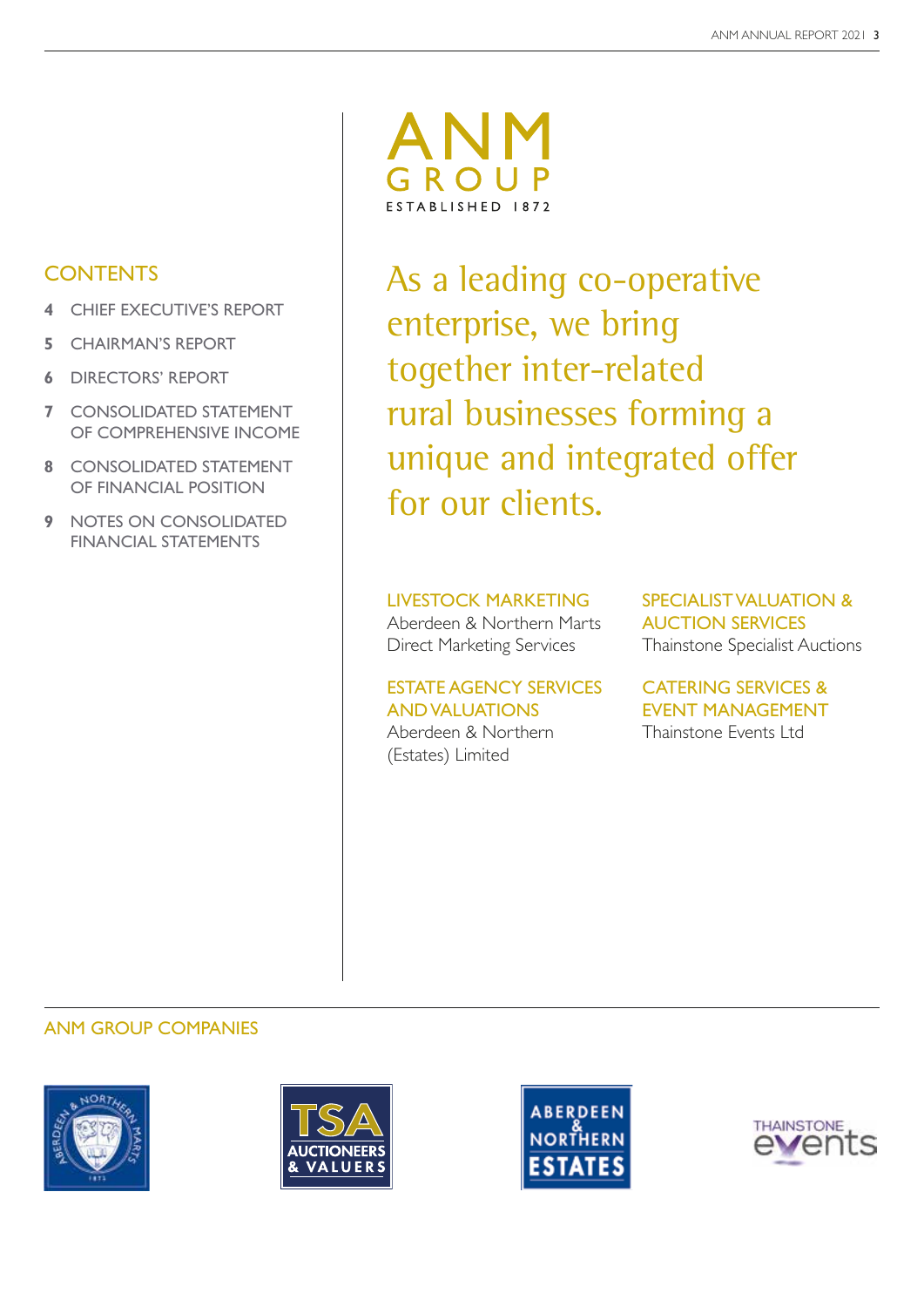## Investing for the future - delivering today



Grant Rogerson **CHIEF XECUTIVE** 

I am delighted to present to members an annual report which sets out a very positive outcome for the Group's trading in 2021. It highlights the way in which our continued and relentless innovation alongside investment in our people, technology, and infrastructure - are yielding returns in the present, but also preparing us for the future. Our focus on delivering for members and customers has meant we have continued our role as market leaders in our chosen areas of operation, and we are in a good position to develop and build resilience for the future.

#### Auction operations - positive market leadership

We will always continue to make the case for the live auction as the best place to deliver transparent fair market value, whether buying or selling. That view has been reinforced by another good year for us in our livestock operations. Throughput is up, year on year, due in no small part to the professionalism of the team and recognition by our members and customers of both the service levels provided and industry-leading commission rates.

The number of stock sold through all our centres has increased, with strong values achieved, resulting in significant increase in the value of goods sold.

I am very proud of the results achieved across the livestock division in 2021. By continuing to put our clients first, we have realised the benefits of our digital investment - with technology allowing more online attendance and routes to sales, an area where we continue to lead the market - whether buying, selling, or watching online. Furthermore, looking to the future our investment in our people, and our stakeholders, is at the heart of our business, and we have continued to build on that success throughout the year.

Our digital selling platforms originated in our Thainstone Specialist Auctions division, which has also experienced another strong trading year. The TSA team has worked incredibly hard, particularly in the second half of the year, to deliver its range of professional services, backed up by increased online sales activity. As with its sister livestock division, TSA's customer service has driven great customer loyalty, whilst opening up new markets and achieving unprecedented values for second-hand equipment. The division's results have contributed significantly to our positive Group out-turn and, whilst the anticipated Insolvency Practitioners work did not materialise through 2021, we have delivered in busy market conditions for the private client base.

#### Wider Group performance

For our Estates division, 2021 was a busy and productive year, with an active market for both agency and valuations. The team secured forty-two sales throughout the year, frustrated only by delays in completions which will, however, provide a boost to the start of the 2022 financial year. The team witnessed a buoyant market with strong levels of interest from across the country in North East farms, and utilised virtual viewing and strong personal service levels to maximise returns.

Like the rest of the industry, our hospitality businesses suffered again this year from continuing restrictions imposed as a consequence of the COVID pandemic. These restrictions to numbers attending Thainstone in person impacted hugely, along with the damage inflicted by start-stop regulations on opening the Porterhouse

restaurant and Thainstone Exchange. The team are working hard to increase their customer base at the restaurant and will rebuild through 2022, against a more stable backdrop.

Activity has continued across the Group's property portfolio. In Dornoch, we are under offer with an agreed option to purchase the remaining site, and across the Balmedie development, Maverston, and Thainstone Business Park we have seen real positive progress in line with the Group's development strategy. The investment in the Business Park multi-let units will see their completion in April 2022 with encouraging levels of interest already being shown.

#### Sustainable investment

We identified a need for a change in strategy to our defined benefits pension scheme four years ago and have taken a targeted fact-based approach which has seen considerable benefits coming through with a stabilising of the fund values, increased investment returns and a reduction in our liabilities. Throughout 2021 this has brought a sizeable reduction to the deficit, and a strengthening of our balance sheet.

We have also continued to invest in our centres at Thainstone and Caithness, including new wastewater and irrigation pumps, car park resurfacing, ring and office upgrades, ensuring that we have the best facilities we can offer, and maintaining our co-operative for the future.

#### Conclusion

Whilst 2021 was another challenging year, it was overall a good year for the Group, its members and customers. The success we have enjoyed has not happened by accident; it has been driven by hard work, a relentless pursuit of innovation and sustained investment in the business, and in particular investment in our people to operate a co-operative society – delivering service, value and return to members.

As I have emphasised over the years, people make ANM. Our business is built on relationships between the Group, our staff across the business and our members and customers. Retaining the trust that is placed in us has given us the confidence to grow our team and further build the business in doing so.

This year may have been another under the cloud of COVID, and we know how challenging that environment has been for everyone. That said, it has been a year we can be proud of, one where our cooperative values have cemented further good Group performance, where our continued investment in our businesses will ensure we keep moving forward.

2022 will see some changes for the Group with three new directors joining us. It will, however, also see the departure of Pete Watson and Tom Johnston from the board. On behalf of everyone at ANM, I want to thank Pete and Tom for their support and counsel over the years, which has undoubtedly helped build our current position of strength. 2022 also represents a major milestone for the Group, being the 150th anniversary of our foundation. This is a year when we will continually emphasise those characteristics which have secured our growth, where we will remain membership focused, true to our co-operative values and keep our eyes on the future, all whilst celebrating and respecting our remarkable heritage.

**"The success we have enjoyed has not happened by accident; it has been driven by hard work, a relentless pursuit of innovation, and sustained investment in the business..."**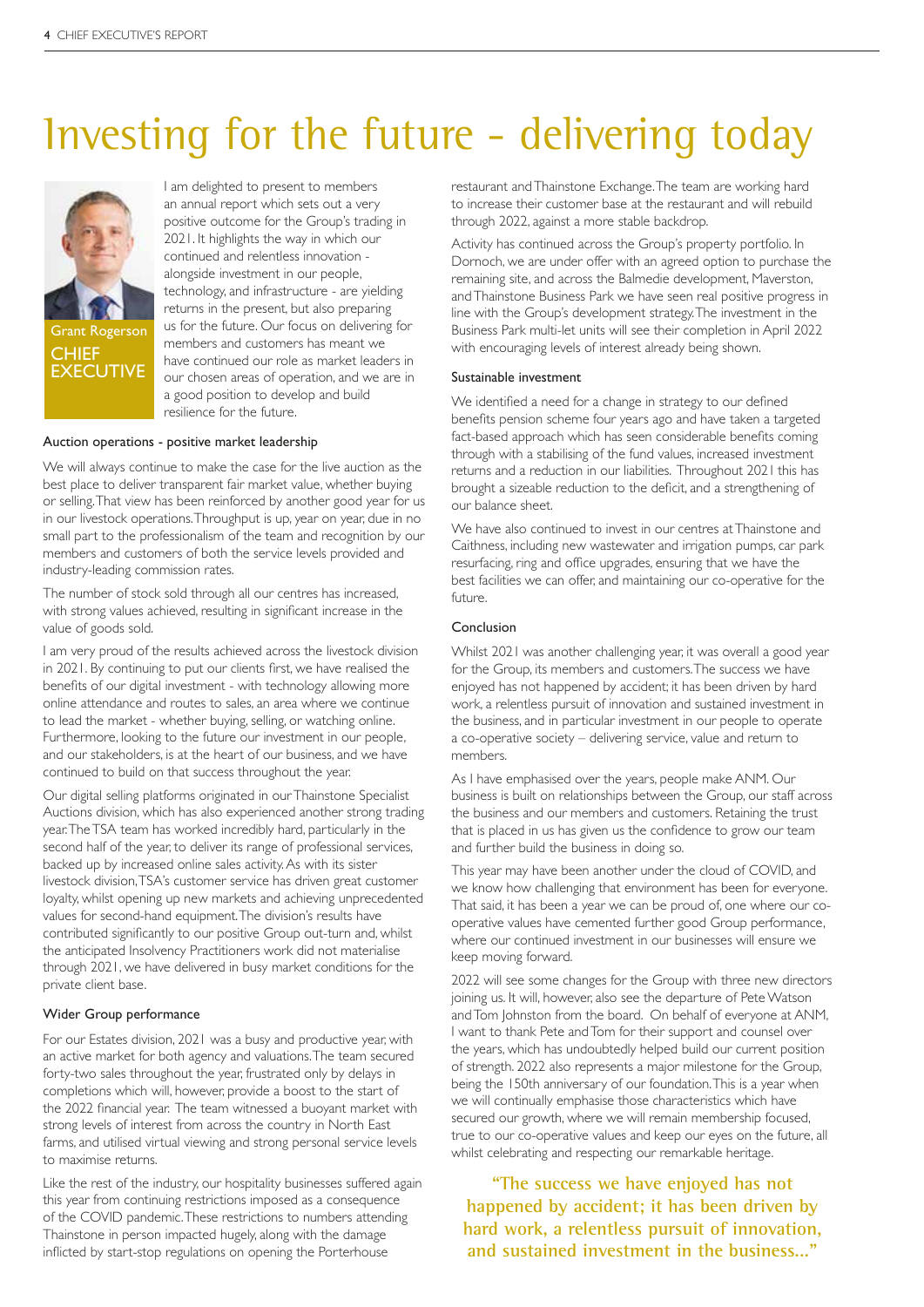### Leading the way



Peter Watson **CHAIRMAN** 

As we close the door on another year, we can be proud of our strong trading position, particularly as we embark on our 150th anniversary year. At a time when we have seen so much change so quickly, for the last century and a half, our co-operative has been a constant.

To complete our third half-century in such a strong business position is quite something. I want to thank Grant Rogerson, our Chief Executive, and his management team. They have been working so hard, as usual, and have delivered a very positive set of results for members.

As a Board, we are delighted that the strategic moves we have made as a business are yielding results. As a consequence, the Group is continuing to attract more and more members, with share capital maintained at record levels of over £7m.

#### **"The Group is continuing to attract more and more members, with share capital maintained at record levels of over £7m."**

I also want to thank my fellow Board members for all their work during the year, and do so with particular emphasis this year, as I confirm that I will be standing down from the Board at the Annual General Meeting. After nine years on the Board, and with the Group in such a strong position, I have decided it is time to step aside. To have served five years as Chairman in the Group's 150 year history has been an honour. As you'd expect, I will still be a regular visitor to the Friday sales at Thainstone. I'd also like to thank retiring Deputy Vice-Chair Tom Johnston for his contribution to the Board over the years. Our staff also deserve praise. To keep the show on the road during COVID has been no mean feat, involving the ability to adapt and work long hard hours. You all have my admiration and thanks.

With change comes opportunity and we had an excellent response to our call for new directors. That process brought forward a large number of experienced candidates, a further reflection of our strong position. I am sure that Mark Gall, Keith Walker and Ian Sim will make an exceptional contribution to the Board to support the Group's forward-thinking strategy.

With so much uncertainty, the last few years have reinforced the value of a co-operative society and the live auction ring. My observations over the years have seen other sectors lose the live auction ring at their peril. I'd like to see our industry take back control using the power of collaboration and by encouraging competition for our product. Whilst I understand that everyone is looking for different options and routes to market, I am surprised by those who continue to trade solely outside the ring, or without the support of a co-operative that is ultimately there to benefit its members and customers.

Throughout 2021, our members saved an incredible £370,000 in commissions alone whilst also having access to a range of other benefits including members' loans and stock on agreement. The more who trade through our ring, and use the other businesses in the Group, the better we do, and the more we can invest and return for member shareholders. Although we exist to serve our members, the Group must be run along commercial lines to prosper and provide returns for them. Some of the decisions taken during my tenure have not been universally popular but they were taken to provide efficiencies within our business, and we make no excuse for them. A co-operative which fails to evolve and maintain its position in the marketplace will not survive, as history bears witness.

I am grateful for the longstanding support of members during my time in the Chair. I wish the Group and the new Board the very best for continued success in the future.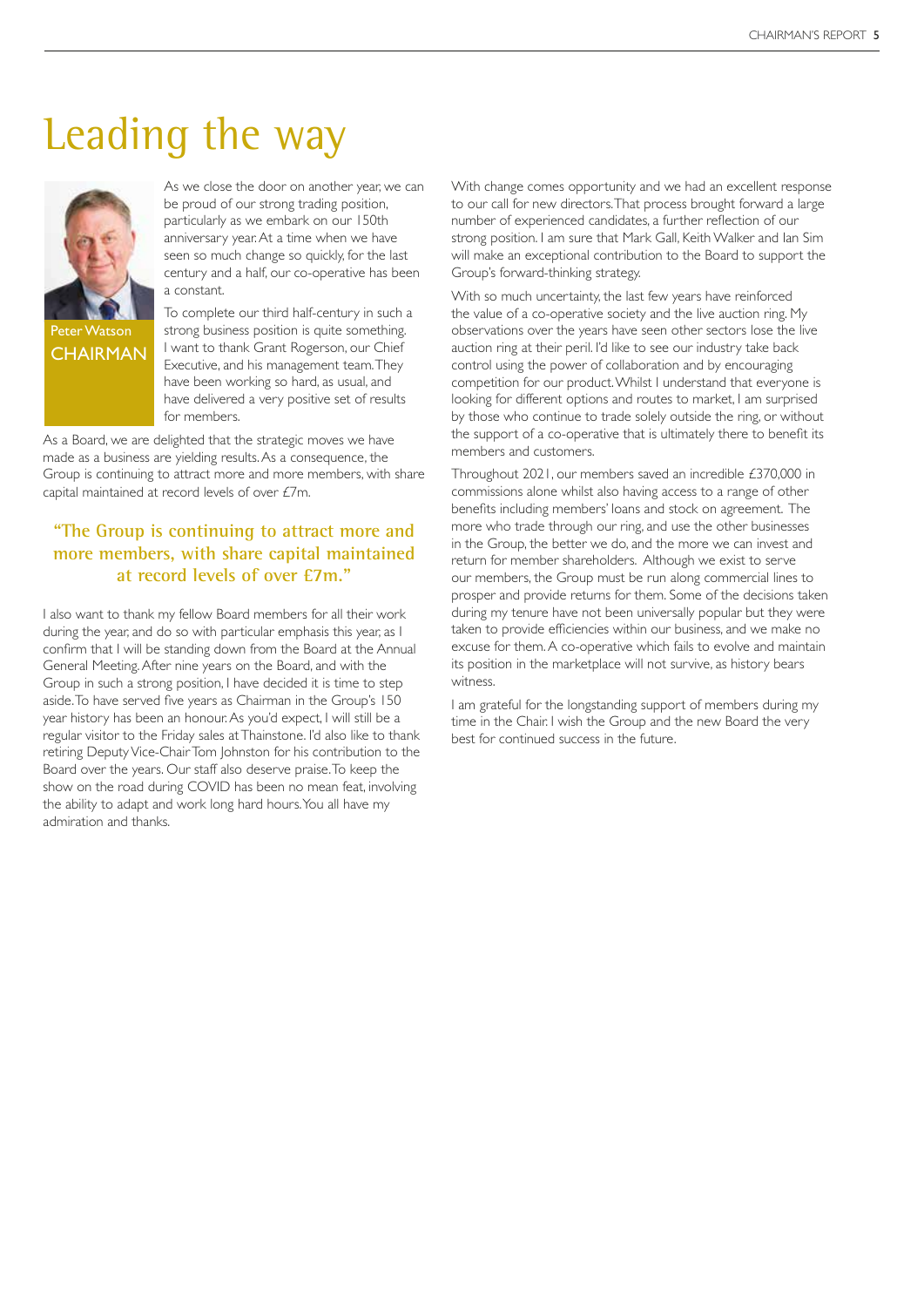### A relentless focus on developing innovative solutions and new routes to market for those we serve across the local economy

The directors submit their report and accounts for the year ended 31 December 2021.

The principal activity of the society is the operation of livestock auction marts throughout the north east of Scotland. The society's wholly owned subsidiaries during 2021were:

- (i) Aberdeen & Northern (Estates) Limited, which trades as an estate agency.
- (ii) Thainstone Events Limited, which is a catering company.
- (iii) Thainstone Leasing Company Limited, which is a vehicle sales and leasing company.
- (iv) Scotch Premier Meat Limited, YPM 2012 Limited and Taste of Grampian Limited, which are non-trading companies.

#### RESULTS AND DISTRIBUTION TO MEMBERS

The Group results for the year are detailed in the extract of accounts attached.

So far as the directors are aware, there is no relevant audit information of which the auditors are unaware, and the directors have taken all reasonable steps to ascertain any relevant audit information and ensure the auditors are aware of such information.

Interest on share capital of 1.5% is paid. The trading profit for the year amounts to £659,000.

The directors of the society at 31 December 2021 were: D Green, A Hutcheon, T Johnston, M Macaulay, A Mitchell, J Mitchell, G Rogerson, S Stephen, N Thow and P Watson.

In terms of the society's Rules, P Watson and T Johnston retire as directors at the Annual General Meeting. I Sim and K Walker were co-opted as directors on 8 March 2022, both of whom hold office until the Annual General Meeting. I Sim and K Walker, being the only candidates nominated for election to the Board, are in terms of the Rules, duly elected.

By order of the Directors LC Secretaries Limited Secretary ANM Group Ltd Thainstone Centre Inverurie AB51 5XZ

#### BANKERS

Royal Bank of Scotland Plc Aberdeen Queens Cross Branch

#### REGISTERED OFFICE

Thainstone Centre Inverurie AB51 5XZ Incorporated under the Industrial Provident Societies Acts No 1231 R(S)

#### AUDITORS

Azets Audit Services Statutory Auditor

#### CURRENT DIRECTORS



PETER WATSON **CHAIRMAN** 



DEPUTY VICE-CHAIRMAN



ANNA MITCHELL **DIRECTOR** 



DAVID GREEN **DIRECTOR** 

JANE MITCHELL **DIRECTOR** 



ALAN HUTCHEON **DIRECTOR** 



GRANT ROGERSON CHIEF EXECUTIVE



NICOLA BRICE GROUP ACCOUNTANT



AVRIL MCLEOD GROUP EXECUTIVE SUPPORT MANAGER

**SECRETARY** LC Secretaries Limited



MIKE MACAULAY VICE-CHAIRMAN



STUART STEPHEN DIRECTOR



NORMAN THOW DIRECTOR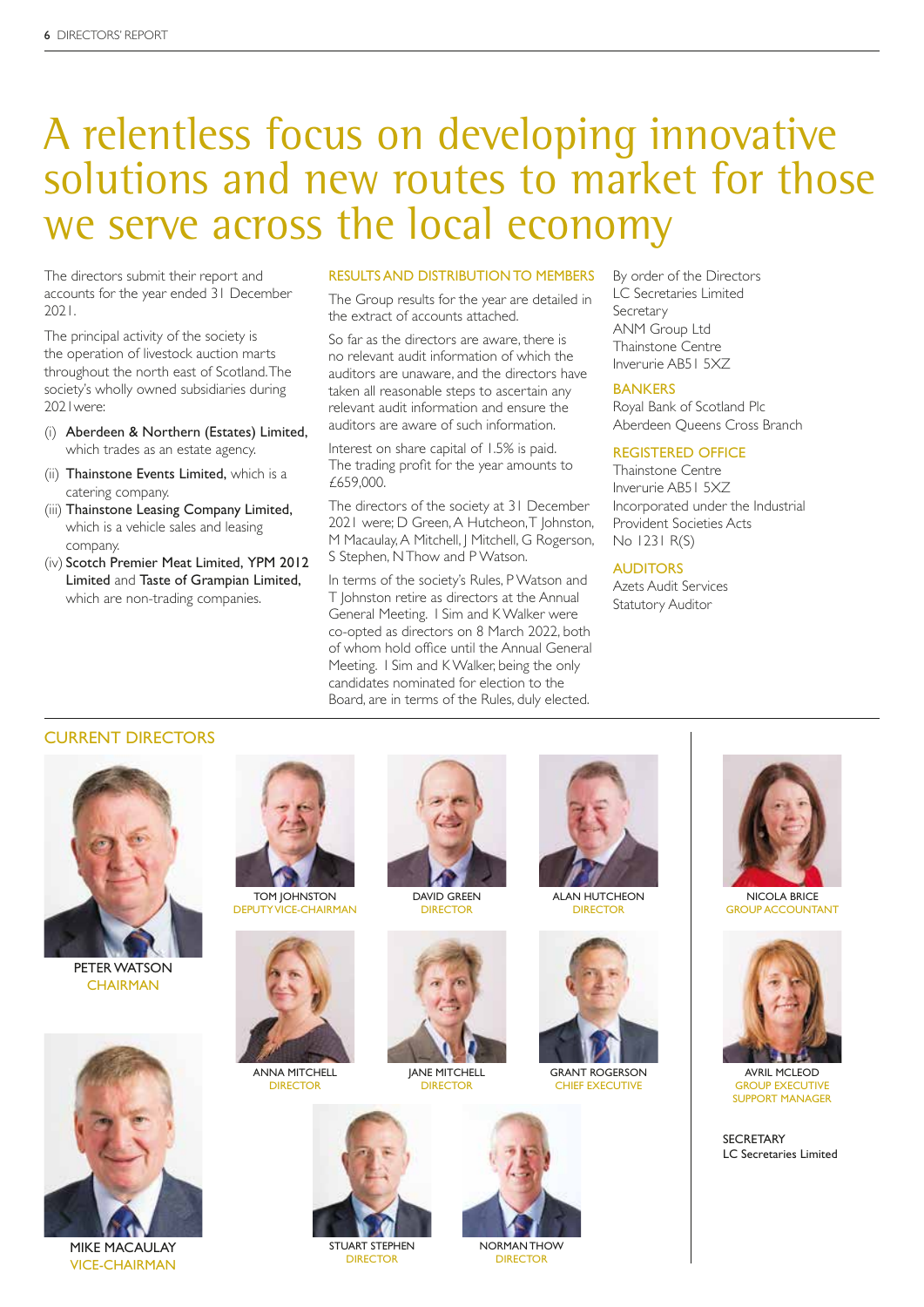### Consolidated statement of comprehensive income for year ended 31 December 2021

|                                                                                                                                                            | <b>NOTES</b>             | 2021<br>£'000                      | 2020<br>£'000 |
|------------------------------------------------------------------------------------------------------------------------------------------------------------|--------------------------|------------------------------------|---------------|
|                                                                                                                                                            |                          |                                    |               |
| <b>THROUGHPUT</b>                                                                                                                                          | $\overline{\phantom{a}}$ | 133,280                            | 121,386       |
| <b>TURNOVER</b>                                                                                                                                            | $\overline{1}$           | 7,984                              | 7,229         |
| OPERATING PROFIT                                                                                                                                           |                          | 648                                | 205           |
| Interest receivable and similar income<br>Interest payable and similar charges                                                                             |                          | 190<br>(179)                       | 497<br>(177)  |
| <b>TRADING PROFIT</b>                                                                                                                                      | $\mathfrak{2}$           | 659                                | 525           |
| Investment property revaluations<br>Movement in provisions<br>Rates relief<br>Restructuring costs<br>Gain on sale of property<br>Investment loan write off |                          | (272)<br>(117)<br>313<br>35<br>(5) | (139)<br>(48) |
| Defined benefit pension scheme                                                                                                                             | 3                        | (69)                               | (114)         |
| Interest on share capital -<br>At 1.50% (2020 - 1.25%)                                                                                                     |                          | (107)                              | (88)          |
| PROFIT ON ORDINARY ACTIVITIES BEFORE TAXATION                                                                                                              |                          | 437                                | 136           |
| Taxation for year                                                                                                                                          |                          | 5                                  | (1)           |
| Deferred tax movement on defined benefit<br>pension scheme                                                                                                 |                          | 284                                | 82            |
| PROFIT FOR THE FINANCIAL YEAR                                                                                                                              |                          | 726                                | 217           |
| <u>CONSOLIDATED STATEMENT OF COMPREHENSIVE INCOME</u>                                                                                                      |                          |                                    |               |
| PROFIT FOR THE FINANCIAL YEAR                                                                                                                              |                          | 726                                | 217           |
| OTHER COMPREHENSIVE INCOME                                                                                                                                 |                          |                                    |               |
| Remeasurements of net defined benefit obligation                                                                                                           |                          | 3.739                              | (4)           |
| Deferred tax movement relating to actuarial (gain)/loss                                                                                                    |                          | (935)                              | I.            |
| Deferred tax relating to revaluation reserve                                                                                                               |                          | $\overline{\phantom{a}}$           |               |
| OTHER COMPREHENSIVE INCOME/(LOSS) FOR THE YEAR                                                                                                             |                          | 2,804                              | (3)           |
| TOTAL COMPREHENSIVE INCOME FOR THE YEAR                                                                                                                    |                          | 3,530                              | 214           |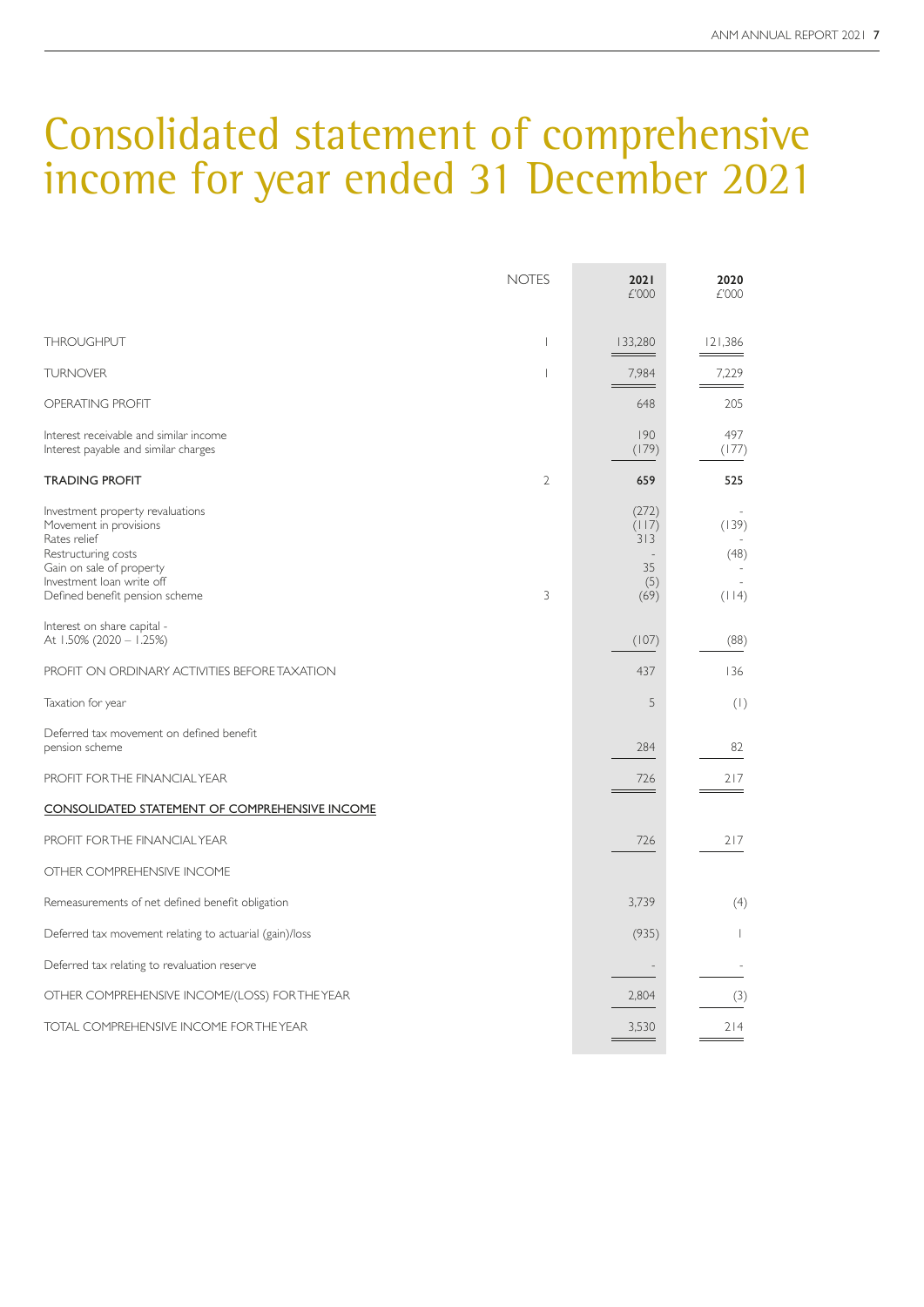### Consolidated statement of financial position as at 31 December 2021

|                                                                                                                          | <b>NOTES</b>                            | 2021<br>£'000                         |                                      | 2020<br>£'000                                        |                                    |
|--------------------------------------------------------------------------------------------------------------------------|-----------------------------------------|---------------------------------------|--------------------------------------|------------------------------------------------------|------------------------------------|
| <b>FIXED ASSETS</b><br>Tangible assets<br>Investment properties<br>Investments                                           | $\overline{4}$<br>5<br>6                |                                       | 27,632<br>5,116<br>419<br>33,167     |                                                      | 27,439<br>5,388<br>419<br>33,246   |
| <b>CURRENT ASSETS</b><br>Stocks and work in progress<br>Livestock<br>Debtors<br>Cash at bank and in hand                 | 7                                       | 64<br>7,279<br>6,062<br> 44<br>13,549 |                                      | 60<br>7.085<br>5,464<br>25<br>12,634                 |                                    |
| CREDITORS: AMOUNTS FALLING DUE WITHIN ONE YEAR<br>Bank overdraft/loans<br>Development loan<br>Creditors<br>Members loans | 8                                       | (10)<br>(4,533)<br>(5,092)<br>(9,635) |                                      | (165)<br>(4,645)<br>(4, 356)<br>(5, 439)<br>(14,605) |                                    |
| NET CURRENT (LIABILITIES)                                                                                                |                                         |                                       | 3,914                                |                                                      | (1,971)                            |
| TOTAL ASSETS LESS CURRENT LIABILITIES                                                                                    |                                         |                                       | 37,081                               |                                                      | 31,275                             |
| CREDITORS: AMOUNTS FALLING DUE AFTER ONE YEAR<br>Development loan<br>Members loans<br>Creditors<br>Bank loan             |                                         | (5, 152)<br>(3,519)<br>(86)<br>(35)   | (8,792)<br>28,289                    | (3, 141)<br>(26)<br>(44)                             | (3,211)<br>28,064                  |
| <b>PROVISIONS</b><br>Deferred tax                                                                                        | 9                                       |                                       | (290)                                |                                                      | (295)                              |
| NET ASSETS EXCLUDING PENSION SCHEME DEFICIT                                                                              |                                         |                                       | 27,999                               |                                                      | 27,769                             |
| Defined benefit pension scheme deficit                                                                                   | $ 0\rangle$                             |                                       | (1,286)                              |                                                      | (4,605)                            |
| NET ASSETS INCLUDING PENSION SCHEME DEFICIT                                                                              |                                         |                                       | 26,713<br>$\overline{\phantom{a}}$   |                                                      | 23,164                             |
| CAPITAL AND RESERVES<br>Called up share capital<br>Capital reserves<br>Profit and loss account                           |                                         |                                       | 7,245<br>10,650<br>10, 104<br>27,999 |                                                      | 7,226<br>10,650<br>9,893<br>27,769 |
| Defined benefit pension scheme deficit                                                                                   | $\vert 0 \rangle$<br>$\ \hspace{1mm}\ $ |                                       | (1,286)<br>26,713                    |                                                      | (4,605)<br>23,164                  |
|                                                                                                                          |                                         |                                       |                                      |                                                      |                                    |

Approved by the Board on Signed on behalf of the Board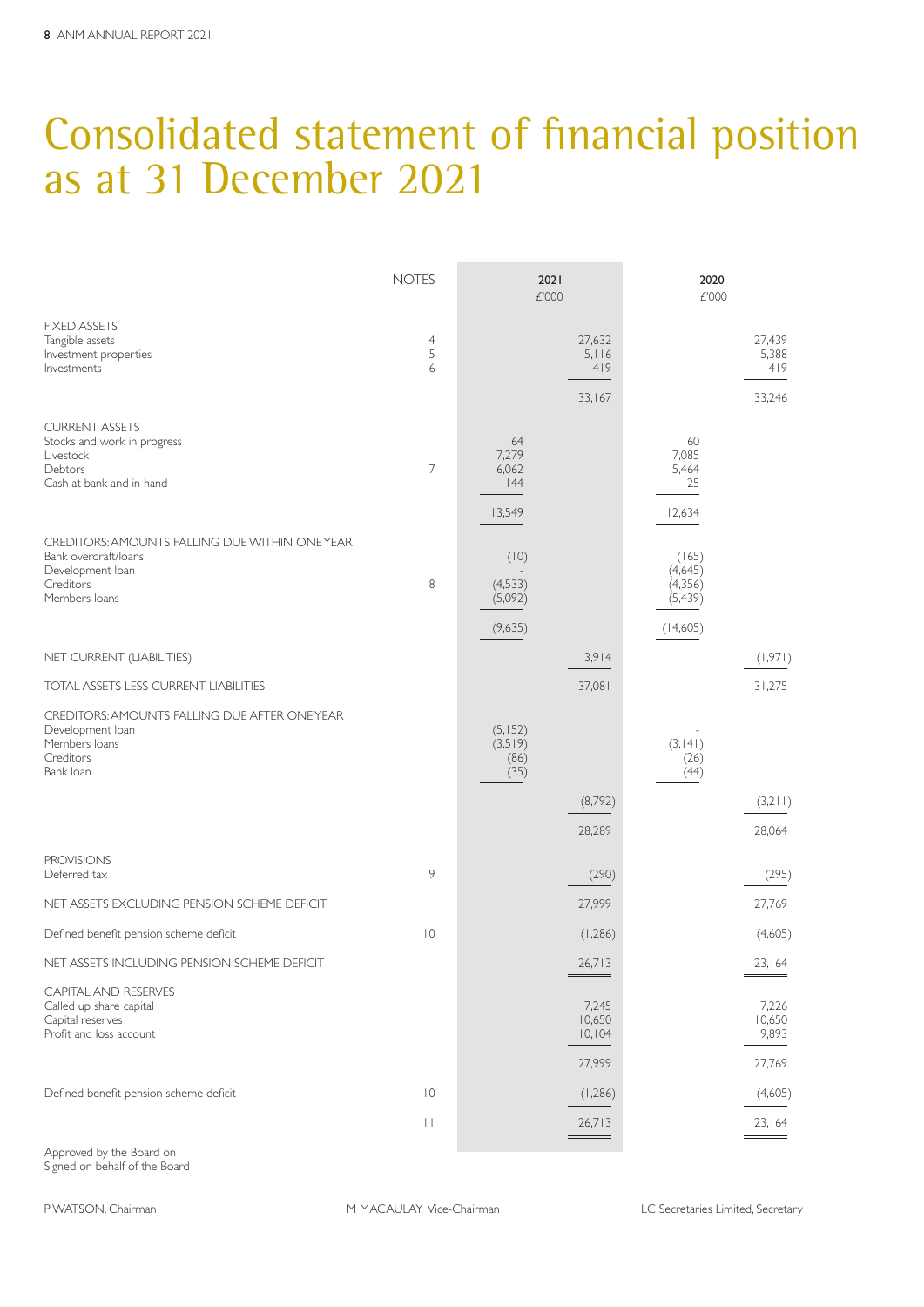#### 1 THROUGHPUT AND TURNOVER

Throughput and turnover were contributed as follows. All sales between Group companies have been fully eliminated on consolidation.

|                                                                                                      | 2021<br>£'000 | 2020<br>£'000 |
|------------------------------------------------------------------------------------------------------|---------------|---------------|
| <b>THROUGHPUT</b>                                                                                    |               |               |
| Parent Society -                                                                                     |               |               |
| Value of livestock and other goods sold on commission                                                | 130,907       | 8,632         |
| Direct sales                                                                                         | 1,439         | 1,528         |
| Aberdeen & Northern (Estates) Limited -                                                              |               |               |
| Rendering of services                                                                                | 359           | 331           |
| Direct sales -                                                                                       |               |               |
| Total value of direct sales by other Group companies                                                 | 575           | 895           |
|                                                                                                      | 133,280       | 121,386       |
| <b>TURNOVER</b>                                                                                      |               |               |
| Parent Society -                                                                                     |               |               |
| Commission from sales of livestock and other goods                                                   | 5,610         | 4,475         |
| Direct sales – fees for valuations and other services rendered<br>and income from farming activities | 1,439         | 1,528         |
|                                                                                                      |               |               |
| Aberdeen & Northern (Estates) Limited -                                                              | 359           | 331           |
| Rendering of services                                                                                |               |               |
| Thainstone Events Limited -                                                                          |               |               |
| Direct sales - sales from the supply of catering services                                            | 424           | 400           |
| Thainstone Leasing Company Limited -                                                                 |               |               |
| Direct sales - from the sale of motor vehicles                                                       | 152           | 495           |
|                                                                                                      | 7,984         | 7,229         |
|                                                                                                      |               |               |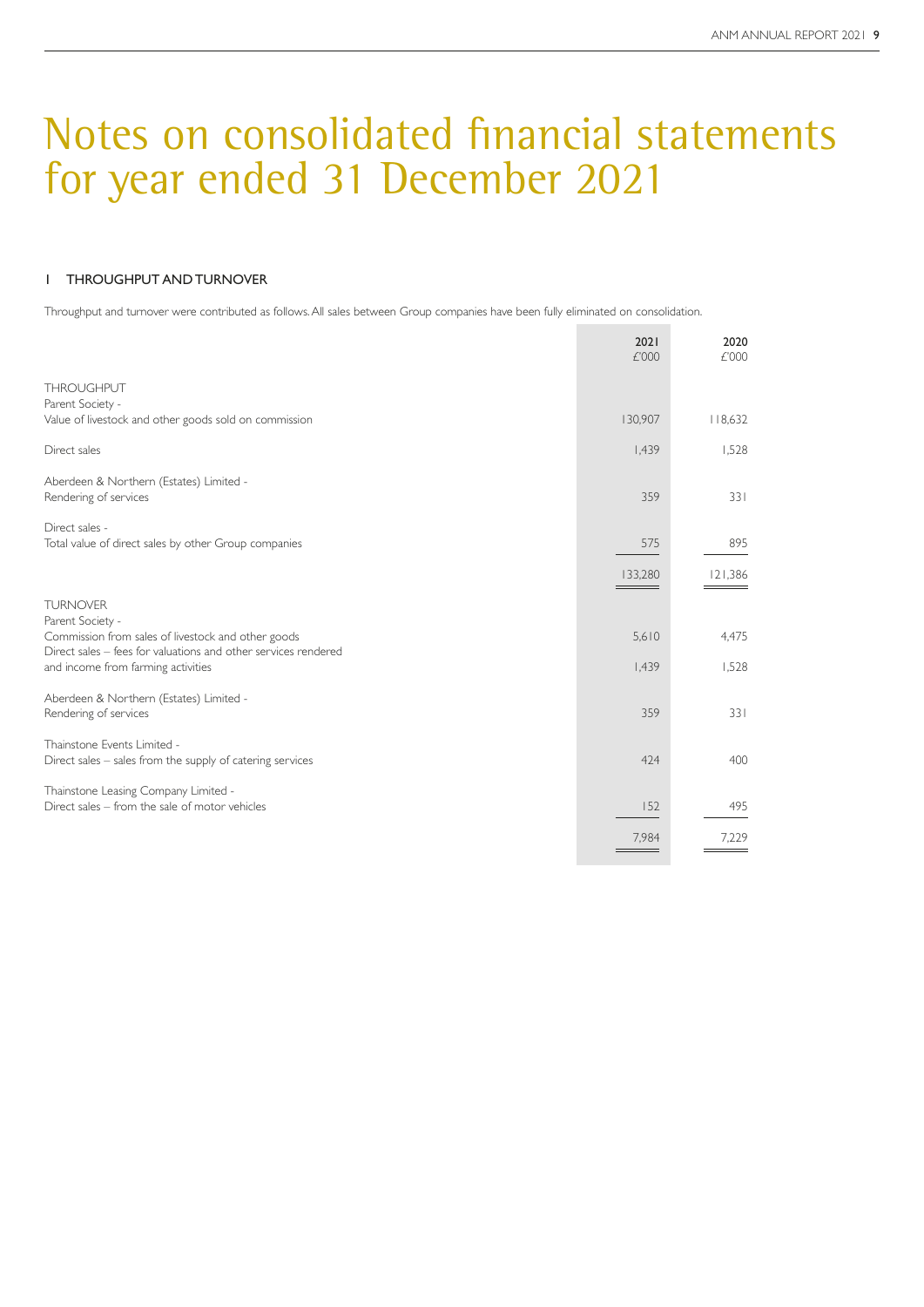#### 2 TRADING PROFIT

|                                                                  | 2021  | 2020  |
|------------------------------------------------------------------|-------|-------|
|                                                                  | £'000 | £'000 |
| Group trading profit was contributed as follows:                 |       |       |
| Parent Society                                                   | 652   | 582   |
| Aberdeen & Northern (Estates) Limited                            | 23    | 26    |
| Thainstone Events Limited                                        | (32)  | (115) |
| Thainstone Leasing Co. Limited                                   | 16    | 32    |
|                                                                  | 659   | 525   |
| Group trading profit is arrived at after charging/(crediting): - |       |       |
| Depreciation of tangible fixed assets                            | 663   | 725   |
| Gain on sale of fixed assets other than property                 | (70)  | (5)   |
| Release of grant                                                 | (25)  | (25)  |
| Directors' emoluments for services                               | 53    | 44    |
| Auditors' remuneration                                           | 59    | 39    |
|                                                                  | 680   | 778   |
|                                                                  |       |       |

#### 3 DEFINED BENEFIT PENSION SCHEME BEFORE TAXATION

|                                                          | 2021<br>£'000                    | 2020<br>£'000                     |
|----------------------------------------------------------|----------------------------------|-----------------------------------|
| The charge to profit and loss for the year is:           |                                  |                                   |
| Service cost<br>$\sim$<br>Net interest expense<br>$\sim$ | $\overline{\phantom{a}}$<br>(69) | $\overline{\phantom{a}}$<br>(114) |
|                                                          | (69)                             | (114)                             |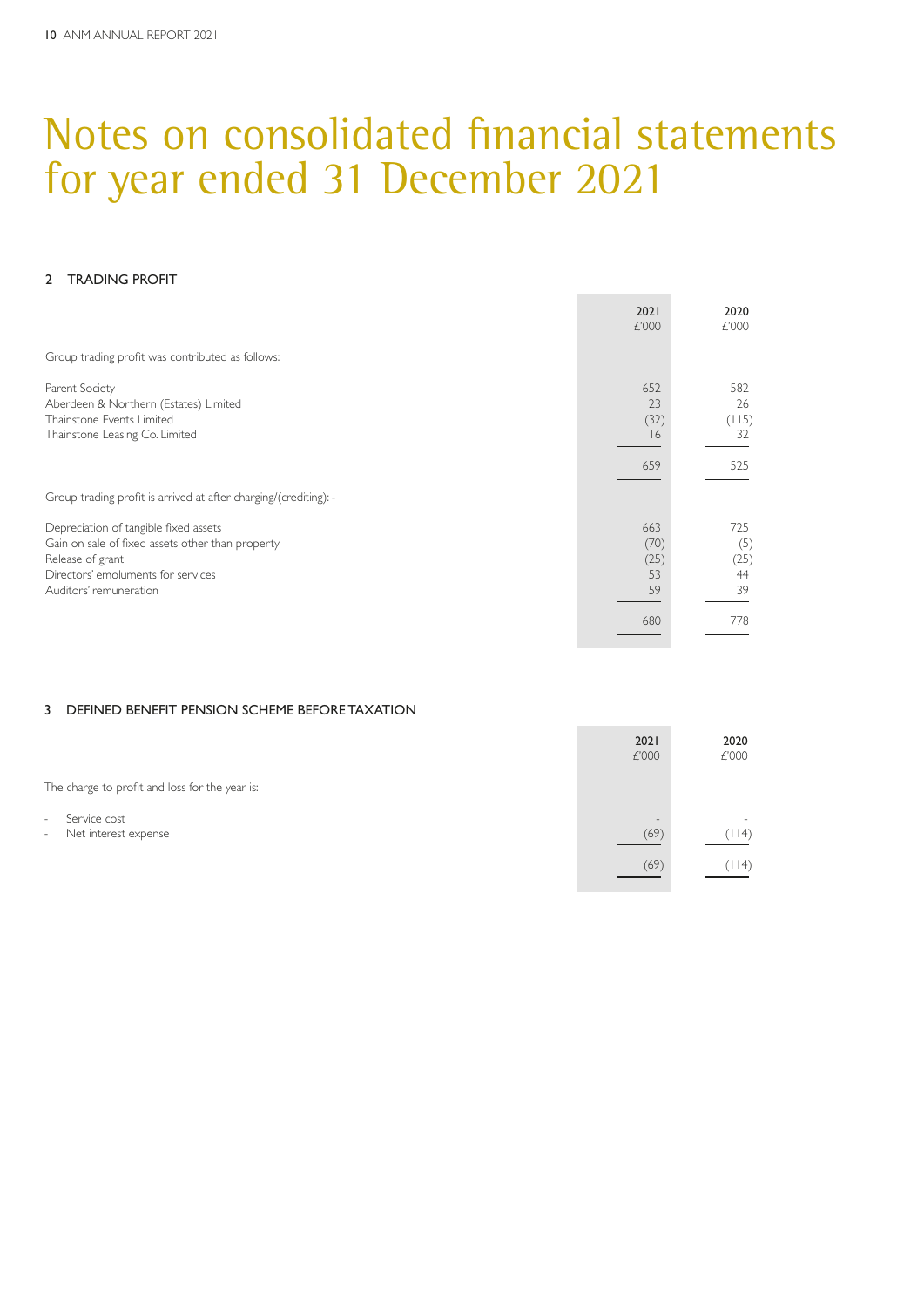#### 4 TANGIBLE FIXED ASSETS

| THE GROUP<br>Cost or valuation:                                   | £'000<br>At 31.12.20   | £'000<br><b>Additions</b> | £'000<br><b>Disposals</b> | £'000<br>At 31.12.21   |
|-------------------------------------------------------------------|------------------------|---------------------------|---------------------------|------------------------|
| Freehold properties<br>Equipment, fittings etc.<br>Motor vehicles | 28,310<br>4,959<br>746 | 732<br>326<br>219         | (346)<br>(96)<br>(220)    | 28,696<br>5,189<br>745 |
|                                                                   | 34,015                 | 1,277                     | (662)                     | 34,630                 |
|                                                                   |                        | Charge for                | On                        |                        |
|                                                                   | At 31.12.20            | Year                      | <b>Disposals</b>          | At 31.12.21            |
| Depreciation:<br>Freehold properties                              | 1,653                  | 286                       | (1)                       | 1,938                  |
| Equipment, fittings etc.                                          | 4,456                  | 248                       | (96)                      | 4,608                  |
| Motor vehicles                                                    | 467                    | 129                       | (144)                     | 452                    |
|                                                                   | 6,576                  | 663                       | (241)                     | 6,998                  |
| Net book value                                                    | 27,439                 |                           |                           | 27,632                 |

#### 5 INVESTMENT PROPERTIES

|                                          | Group                             |                                   |
|------------------------------------------|-----------------------------------|-----------------------------------|
|                                          | 2021<br>£'000                     | 2020<br>£'000                     |
| At 31 December 2020<br>Additions in year | 5,388<br>$\overline{\phantom{a}}$ | 5,388<br>$\overline{\phantom{a}}$ |
| Revaluations in year                     | (272)                             | $\overline{\phantom{a}}$          |
| At 31 December 2021                      | 5.116                             | 5,388                             |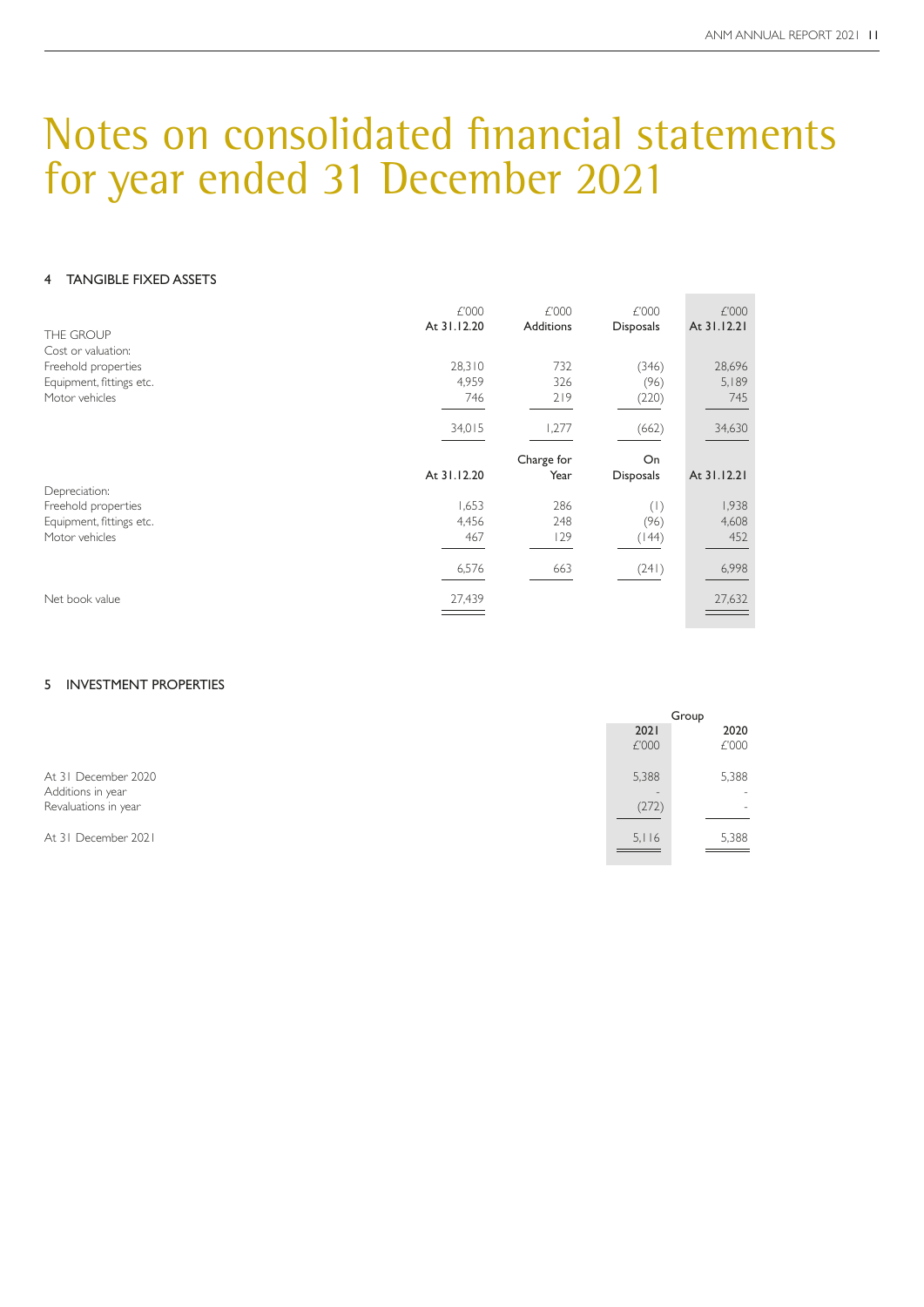#### 6 INVESTMENTS

|                                                                                              |              |                        | Group         |
|----------------------------------------------------------------------------------------------|--------------|------------------------|---------------|
|                                                                                              | <b>NOTES</b> | 2021<br>£'000          | 2020<br>£'000 |
| Subsidiary undertakings – at cost<br>Associated undertakings and trade investments - at cost | (a)<br>(b)   | $\qquad \qquad$<br>419 | 419           |
|                                                                                              |              | 419                    | 419           |

All of the above investments are unlisted.

Note:

(a) Details of the trading subsidiaries are as follows:

|                                       |                             |                        |       | Percentage of<br>equity shares held |  |
|---------------------------------------|-----------------------------|------------------------|-------|-------------------------------------|--|
|                                       | Country of<br>Incorporation | Principal<br>Activity  | Group | Parent<br>Society                   |  |
| Aberdeen & Northern (Estates) Limited | Scotland                    | Land and Estate Agents | 100%  | 100%                                |  |
| Thainstone Events Limited             | Scotland                    | Caterers               | 100%  | 100%                                |  |
| Thainstone Leasing Co. Limited        | Scotland                    | Vehicle leasing/sales  | 100%  | 100%                                |  |

The Parent Society holds 100% of the equity shares, directly and indirectly, in its non-trading subsidiaries, Scotch Premier Meat Limited, Taste of Grampian Limited and YPM 2012 Limited. Scotch Premier Meat Limited and Taste of Grampian Limited are incorporated in Scotland and YPM 2012 Limited is incorporated in England.

(b) Associated undertakings and trade investments: -

The Parent Society has investments in Scotbeef Inverurie Limited and an interest in Maverston LLP, a limited liability partnership, whose principal activity is property development. The investment in Maverston LLP has been fully written off previously. The Parent Society also has an interest in Thainstone LLP.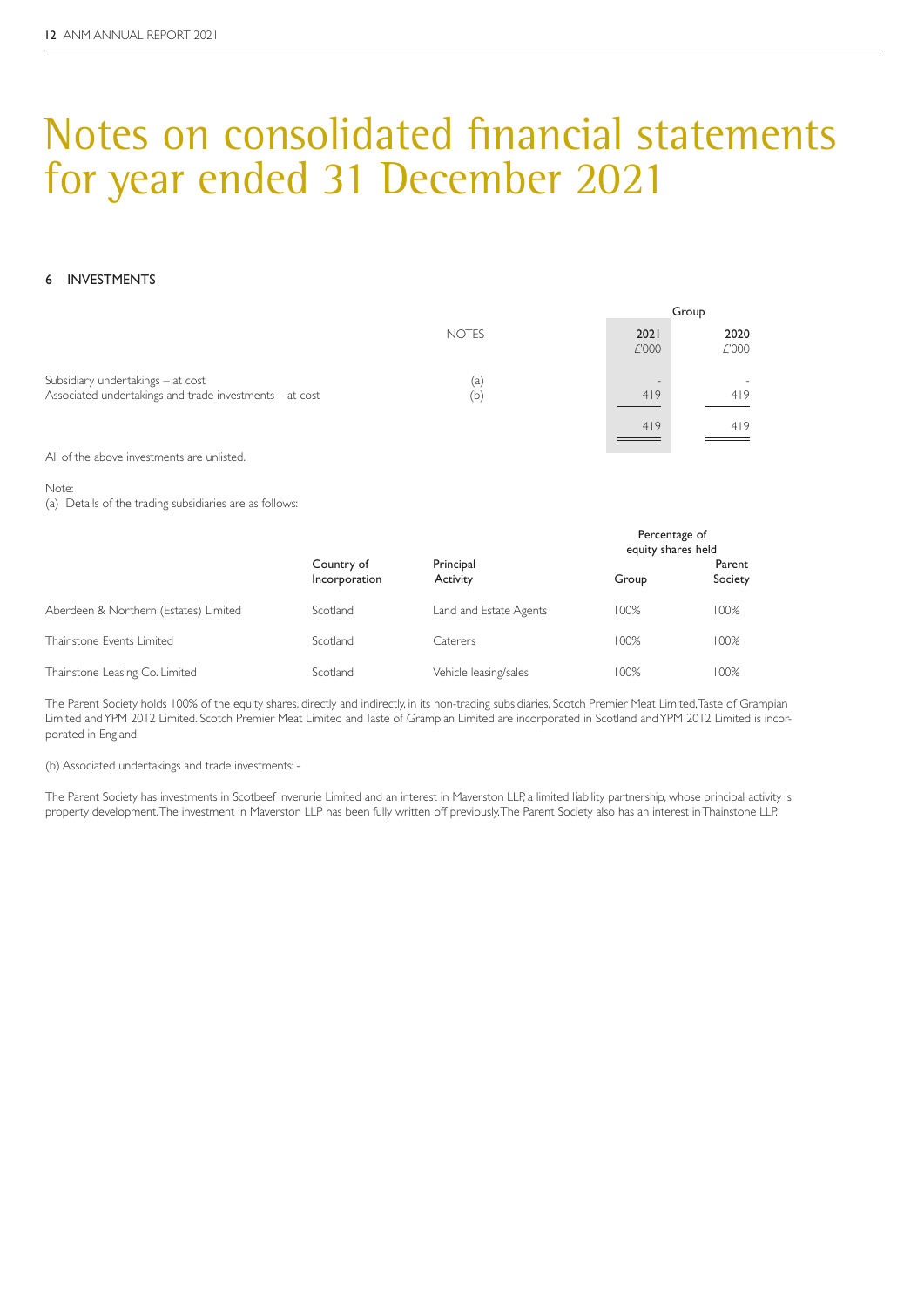#### 7 DEBTORS

|       | Group |
|-------|-------|
| 2021  | 2020  |
|       | £'000 |
| 2,642 | .481  |
| 35    | 172   |
| 354   | 279   |
| 3,031 | 3,532 |
| 6,062 | 5,464 |
|       | £'000 |

Amounts owed by Group undertakings are unsecured, interest free, have no fixed date of repayment and are repayable on demand.

#### 8 CREDITORS: AMOUNTS FALLING DUE WITHIN ONE YEAR

|                                    | Group         |               |
|------------------------------------|---------------|---------------|
|                                    | 2021<br>£'000 | 2020<br>£'000 |
| Trade creditors                    | 557           | 518           |
| PAYE, national insurance and VAT   | 387           | 583           |
| Accruals and deferred income       | 2,770         | 2,540         |
| Other creditors                    | 702           | 630           |
| Proposed interest on share capital | 98            | 85            |
| Obligations under hire purchase    |               |               |
| Digital development loan           | 8             |               |
|                                    | 4,533         | 4,356         |

#### 9 DEFERRED TAXATION

|                                                                                                                                    | Group         |               |
|------------------------------------------------------------------------------------------------------------------------------------|---------------|---------------|
|                                                                                                                                    | 2021<br>£'000 | 2020<br>£'000 |
| The accounting policy for deferred taxation is explained in note $I(j)$<br>The provision made for deferred taxation is as follows: |               |               |
| Provision -                                                                                                                        |               |               |
| Accelerated capital allowances                                                                                                     |               | (17)          |
| Revaluation reserve                                                                                                                | 290           | 312           |
|                                                                                                                                    | 290           | 295           |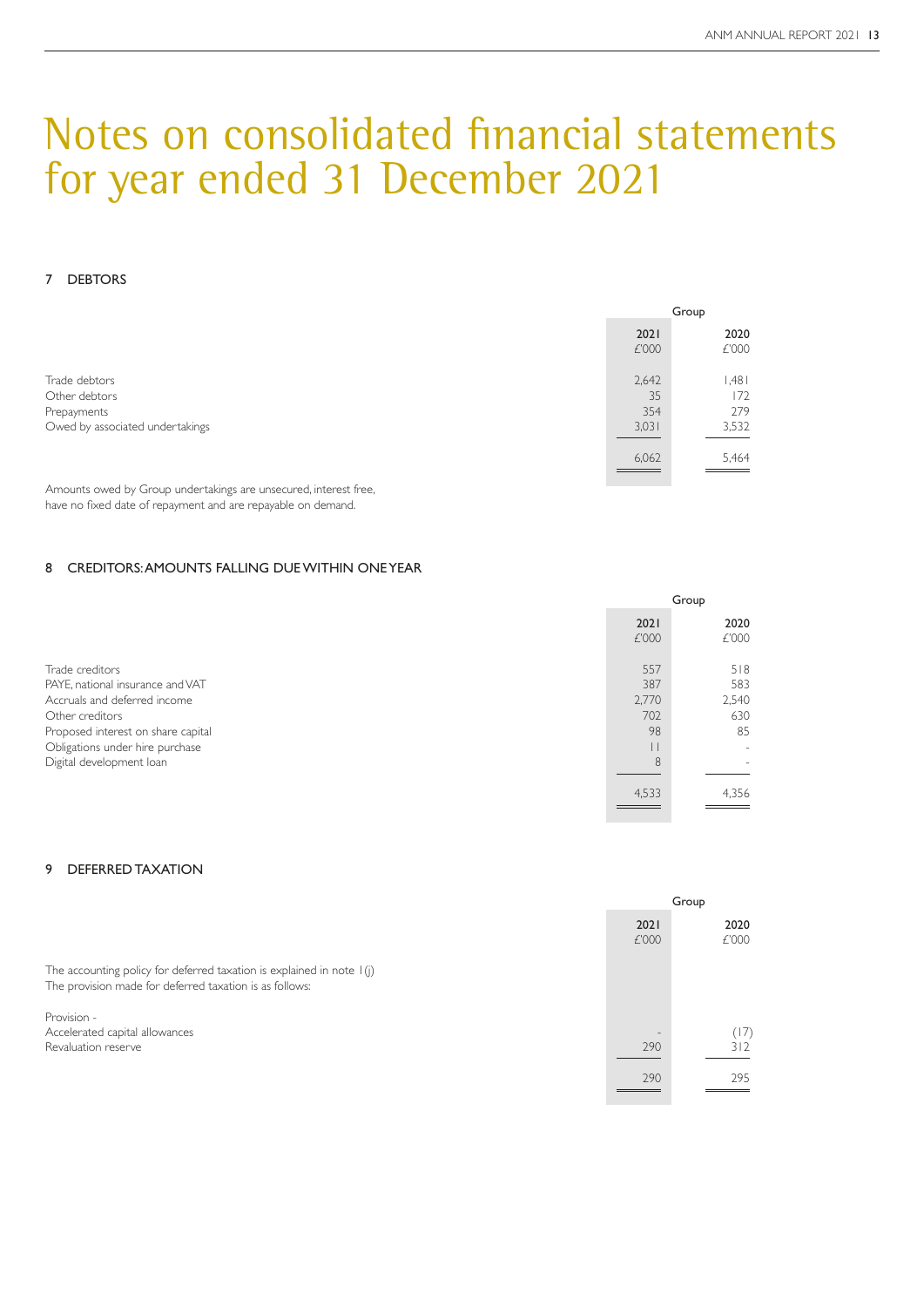#### 10 PENSION SCHEMES

The Group operates a defined contribution pension scheme.

The defined contribution scheme, which commenced on 1 January 2000, is a Group personal pension plan operating on a defined contribution basis and is available to all Group employees.

The defined benefit scheme, closed to new entrants as of 28 February 1999, provides members with defined benefits based on salary. The benefit promises are funded in advance and the scheme assets are held in a separate trustee administered fund. Contributions to the scheme are assessed in accordance with the advice of a qualified actuary on the basis of triennial valuations using the projected unit method of valuation.

The last formal actuarial valuation was conducted as at 1 January 2021 and updated at 31 December 2021 by a qualified independent actuary. The results of the actuarial valuation at 1 January 2021 showed a deficit of £4.97m with an update to 1 September 2021 with resulting deficit of £4.51m.

The Group has agreed with the trustees to target removal of this deficit over a period of 6 years and 11 months from 1 September 2021 by payment of contributions of £100,000 in total by 31 December 2021, then £325,000 p.a. until 31 December 2023, then £425,000 p.a. until 31 December 2025, then £525,000 p.a. until 31 December 2027, then £525,000 in total by 31 July 2028.

|                                                                                                                         | 2021<br>£'000        | 2020<br>£'000       |
|-------------------------------------------------------------------------------------------------------------------------|----------------------|---------------------|
| Movement in defined benefit pension scheme deficit during the year                                                      |                      |                     |
| Deficit at    anuary                                                                                                    | (5,685)              | (5,867)             |
| Movement in year:<br>- Contributions<br>- Net interest expense<br>- Actuarial gain/(loss) in Other comprehensive income | 300<br>(69)<br>3,739 | 300<br>(114)<br>(4) |
| Deficit at 31 December                                                                                                  | (1,715)              | (5,685)             |
| Less: Deferred taxation                                                                                                 | 429                  | 1,080               |
| Deficit net of taxation                                                                                                 | (1,286)              | (4,605)             |

#### 11 RECONCILIATION OF MOVEMENTS ON SHAREHOLDERS' FUNDS

|                                                                                                                                                                        | Group                        |                             |
|------------------------------------------------------------------------------------------------------------------------------------------------------------------------|------------------------------|-----------------------------|
|                                                                                                                                                                        | 2021<br>£'000                | 2020<br>£'000               |
| Movement for the financial year after taxation<br>Remeasurements of net defined benefit obligation<br>Share capital issued<br>Opening shareholders' funds at 1 January | 726<br>2,804<br>19<br>23.164 | 217<br>(3)<br>357<br>22,593 |
| Closing shareholders' funds at 31 December                                                                                                                             | 26,713                       | 23,164                      |
|                                                                                                                                                                        |                              |                             |

All of the above funds are attributable to members.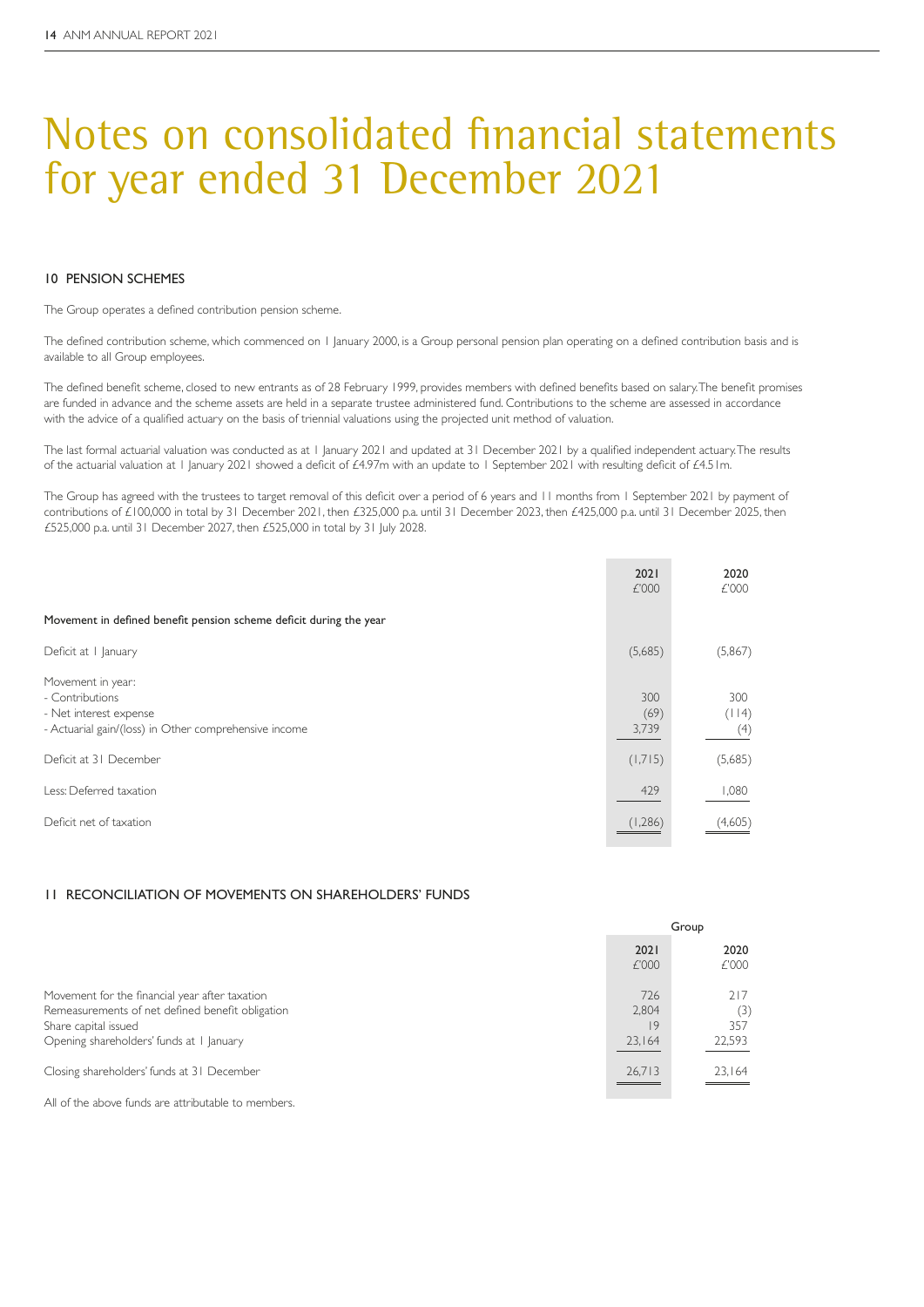

Vessels sold on the instruction of the Administrator of NC Offshore

n-

Fellon

ŋ



Whiteknowes Farm, Craigievar, Alford